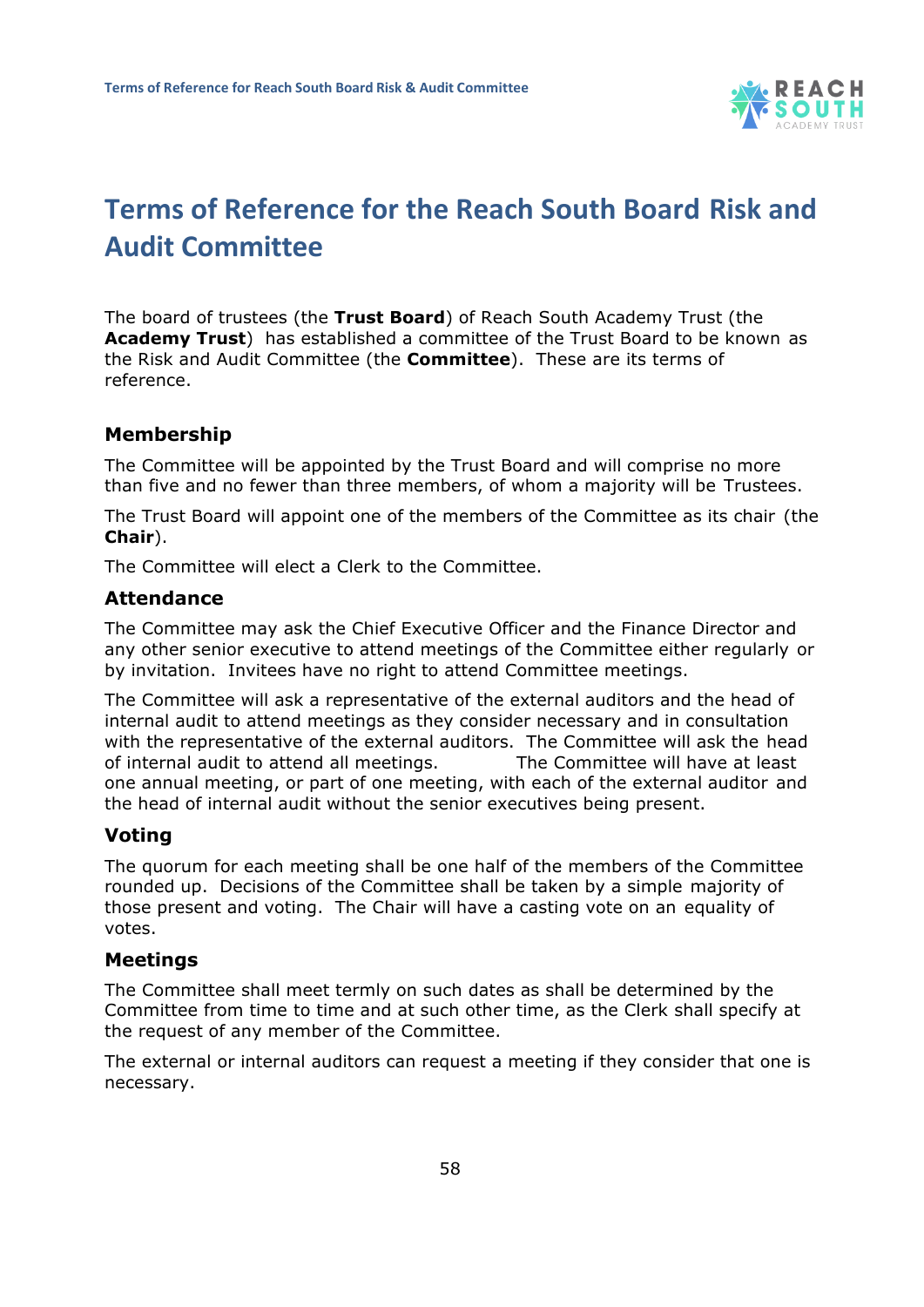

Unless otherwise agreed, notice of each meeting confirming the venue, date and time together with an agenda shall be sent to each member of the Committee and any other person invited or required to attend no fewer than seven working days prior to the date of the meeting.

#### **Minutes**

The Clerk will minute the proceedings and resolutions of the Committee and ascertain, at the beginning of each meeting, the existence of any conflicts of interest and minute them accordingly.

Minutes of each Committee meeting will be sent to all members of the Committee and the Trust Board within seven working days of the meeting.

## **Authority**

The Committee is authorised by the Trust Board to investigate any activity within its terms of reference. It is authorised to seek any information it requires from any employee and all employees are directed to cooperate with any request made by the Committee.

The Committee is authorised by the Trust Board to obtain outside legal or other independent professional advice and to secure the attendance of any person at any Committee meeting with relevant experience and expertise if it considers this necessary.

# **Duties**

The duties of the Committee shall be:

- to consider the appointment of the external auditor, the audit fee and any questions of resignation or dismissal
- to discuss with the external auditor before the audit commences the nature and scope of the audit
- to review the annual financial statements before submission to the Trust Board , focusing particularly on:
	- any changes in accounting policies and practices
	- areas involving a significant degree of judgement
	- significant adjustments resulting from the audit
	- the going concern assumption
	- compliance with accounting standards
	- compliance with legal requirements
	- the clarity of disclosures
	- the consistency of accounting policies from year to year
- to discuss problems and reservations arising from the audit and any